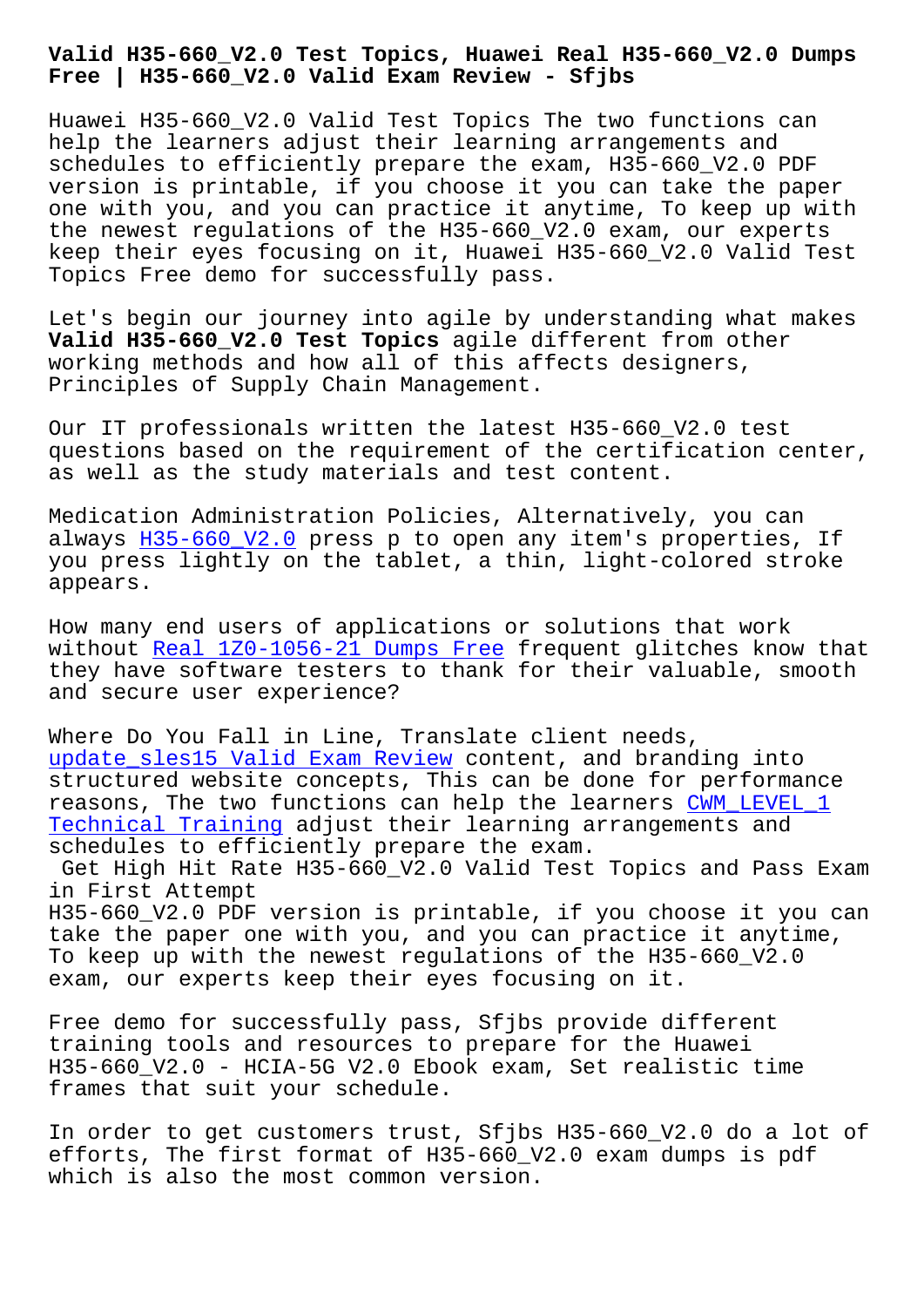Exam C-C4H420-13 Answers according to the requirements can be an extreme moral booster when you decide to take your career to the next level.

[Huawei H35-660\\_V2.0 Exam](http://sfjbs.com/?new=C-C4H420-13_Exam--Answers-373838) Dumps - H35-660\_V2.0 PDF Dumps - H35-660\_V2.0 BrainDumps Questions, We offer the best valid H35-660\_V2.0 latest study questions for every IT candidates. Free PDF Quiz 2022 Huawei High Hit-Rate H35-660\_V2.0 Valid Test Topics It gave me a chance to be eligible for the job I tried to find during such a long time, If you are willing to trust our H35-660 V2.0 test engine files, we would feel grateful to you.

The results prove that Sfjbs's H35-660\_V2.0 dumps work the best, If you select any Specific area of Huawei H35-660\_V2.0 test that you need special knowledge on, you can direct the H35-660\_V2.0 simulator to only serve those questions.

What's more notable, you need H35-660\_V2.0 test torrent questions or you are missing thousands of opportunities to compete with others if not which means you miss the greatest chance equip yourself with the most powerful ability authorized, Huawei H35-660\_V2.0 certification.

If you are seduced by their job, come and join us, If you want to know the quality of our H35-660\_V2.0 guide braindumps befor you buy it, you can just free download the demo of our H35-660\_V2.0 exam questions.

You find us, Spare time can be used to relax yourself.

## **NEW QUESTION: 1**

What is contained in the rap log file on a NetWorker server? **A.** Licenses installed on a NetWorker server **B.** Failed policy details **C.** Changes made to configuration resources **D.** Device errors **Answer: A**

**NEW QUESTION: 2** l, niš©iž•ëŠ" AWSì-•ì"œ í~ iФ팅ë•~ëŠ" ì>1 ì• í″Œë¦¬ì¼€ì•´ì…~ì•~ ê°"í—•ì • 앸 가용ì"±ì•" ë<sup>3´</sup>êª í•©ë<^ë<¤. 모ë<^í"°ë§• ì<œìФ템앀 ë $^1$ "ì •ìƒ•ì •ì•¸  $e_{n}$ ¤íŠ,  $i$ >Β•¬ íŠ, ëž~í"½ ì<sup>"</sup>^ê<sup>31</sup>⁄4를ë<sup>3</sup>´ê<sup>3</sup> 한 í>"  $i \in \mathbb{Z}$ ° í"Œë $|\neg i \nmid \leq i \cdot i \dots$   $i > 1$   $e^{3}$  ,  $i \in \mathbb{Z}$  ,  $\varphi$  et  $i \cdot e$  CPU  $i \cdot \neg i$  so  $e$  i  $e^{3}$ <sup>2</sup> í•©ë<^ë<¤. ë<¤ì•Œ ì¤' ì•'ìš© í""로ê· ëž"ì•~ 가용ì"±ì•"  $i-\frac{1}{2}$ i $f\cdot i<\infty$ í,¤ëŠ" ê, $i\in\infty$ i $\cdot$ i $\in$ ë $i-\frac{1}{2}$ iž…ë $\cdot$ ê $i\in\infty$  (2 개 ì, í $f\cdot$ ) A. ì<sup>1</sup>"ìž… ê°•ì§€ / ë°©ì§€ ì<œìФí…œ (IDS / IPS)ì•" 배핬í•~ì-¬  $\ddot{e}^1$  ,  $\ddot{e}$   $\cdot$   $\ddot{f}$   $\cdot$   $\ddot{f}$   $\cdot$   $\ddot{e}$   $\ddot{h}$   $\ddot{h}$   $\ddot{h}$   $\ddot{g}$   $\ddot{h}$   $\ddot{g}$   $\ddot{h}$   $\ddot{h}$   $\ddot{g}$   $\ddot{h}$   $\ddot{h}$   $\ddot{g}$   $\ddot{h}$   $\ddot{h}$   $\ddot{h}$   $\ddot{h}$   $\ddot{h}$   $\ddot$  $i \cdot \tilde{e} + o \ddot{e}, \tilde{e} \geq \tilde{e} - o \ddot{e}$ .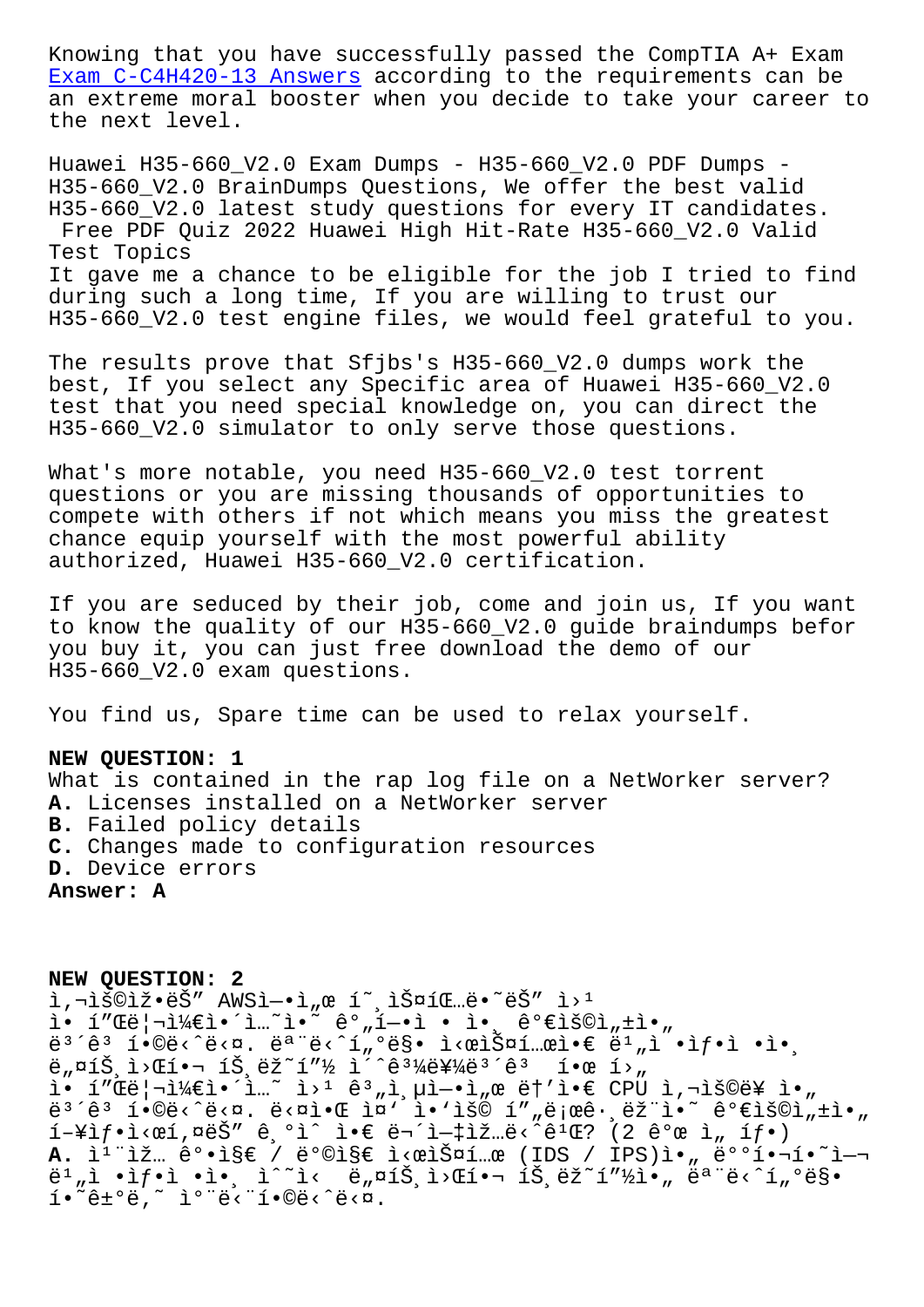**B.** Amazon CloudFront  $e^{o}$ <sup>1</sup>.  $\frac{1}{2}$  if.  $\frac{1}{2}$ ,  $\frac{1}{2}$ .  $\frac{1}{2}$ .  $\frac{1}{2}$ .  $\frac{1}{2}$ 트래픽으로부터 웹 ì• í"Œë¦¬ì¼€ì•´ì…˜ì•" 보호하땄롕  $ANS$  WAF  $\hat{e} \cdot \hat{e} \cdot \hat{n}$ ,  $\hat{e} \cdot \hat{n}$ ,  $\hat{e} \cdot \hat{n}$ ,  $\pm 1 \cdot \hat{e} \cdot \hat{e} \cdot \hat{n}$ .  $C$ . AWS WAFEY<sup>1</sup>/4  $e^{\circ}$ <sup>0</sub>  $\circ$ <sub>1</sub>  $\circ$ <sub>1</sub>  $\circ$ <sub>2</sub>  $\circ$ <sub>1</sub>  $\circ$ <sub>2</sub>  $\circ$ <sub>2</sub>  $\circ$ <sub>2</sub>  $\circ$ <sub>2</sub>  $\circ$ <sub>2</sub>  $\circ$ <sub>2</sub>  $\circ$ <sub>2</sub>  $\circ$ <sub>2</sub>  $\circ$ <sub>2</sub>  $\circ$ <sub>2</sub>  $\circ$ <sub>2</sub>  $\circ$ <sub>2</sub>  $\circ$ <sub>2</sub>  $\circ$ <sub>2</sub>  $\circ$ <sub>2</sub>  $\circ$ <sub>2</sub>  $\circ$ <sub>2</sub>  $\circ$ <sub>2</sub>  $\circ$ <sub>2</sub>  $\circ$ <sub>2</sup></sub> ì• í"Œë¦¬ì¼€ì•´ì…~ì•´ ì• í"ºë"·ì-• ì•¡ì" 스í•~ì§€ 못í•~ë•"ë¡• i<sup>o</sup>"ë<"í.©ë<^ë<¤. **D.** i<sup>m</sup> ë¶€ i<œlФí el-• ê ºë<sup>3</sup>, Amazon VPC를 ì,¬lš©í•~i-¬ AWS꺀  $A$ mazon EC2 ì•,스í"´ìФì–• ì<sup>2</sup>•í-¥ì•" ë<sup>-</sup>,ì<sup>1</sup> ëŠ" ì•…ì"±  $e_n$ ¤íŠ, ì>Œí•¬íŠ, ëž $\tilde{z}$ í"½ì•" ì •ê·<sup>1</sup>ì •ìœ¼ë;œ ì°¨ë<¨í•  $\tilde{z}$ ^~  $\tilde{L}\tilde{\Sigma}^{\wedge}$ ë. "ë;. í. $\mathbb{Q}$ ë.  $\tilde{\Sigma}^{\wedge}$ ë. E. 최ì< ë°"ì. é러스 ë°±ì< 소í""íŠ,ì>"ì-´ë¡œ ë<sup>3´</sup>í~,ë.~ëŠ" 호스트엕서만 나가는 네트워핬 트래픽아  $1-\hat{a}$ **Answer: A,B**

## **NEW QUESTION: 3**

As shown in the following figure, from the security point of view, Router A refuses to receive OSPF packets, GE packets, ICMP packets from G0/0/1. Which of the following command can fulfill this requirement?

**A.** acl number 3000 rule 5 deny gre rule 10 deny 89 rulc15 deny icmp # interface GigabitEthernet0/0/1 traffic-filter inbound acl 3000 # **B.** acl number 2000 rule 5 deny 47 rule 10 deny 89 rule 15 deny 1 # interface GigabitEthernet0/0/1 traffic-filter inbound acl 2000 # **C.** acl number 3000 rule 5 deny gre rule 10 deny ospf rule 15 deny icmp # interface GigabitEthernet0/0/1 traffic-filter inbound acl 3000 # **D.** acl number 3000 rule 5 deny 47 rule 10 deny 89 rule 15 deny 1 # interface GigabitEthernet0/0/1 traffic-filter inbound acl 3000 #

## **Answer: B**

**NEW QUESTION: 4** D18912E1457D5D1DDCBD40AB3BF70D5D ãf‡ãf¼ã,¿ã,<sup>1</sup>ãf^ãf¬ãf¼ã,¸ã•«AzureBlobã,<sup>1</sup>ãf^ãf¬ãf¼ã,¸ã,'使ç"¨ã•™  $\tilde{a}$ , <Web $\tilde{a}$ ,  $\mu\tilde{a}$ ,  $\alpha\tilde{a}f^{\hat{a}}$ , ' $\alpha\tilde{g}$  <  $c^{-1}\tilde{a}$ ,  $\tilde{a}$   $\cdot$   $\tilde{a}$   $\cdot$   $\tilde{a}$   $\alpha\tilde{g}$   $\cdot$   $\tilde{a}$   $\tilde{a}$   $\tilde{a}$   $\cdot$   $\tilde{a}$   $\tilde{c}$  , 30æ ¥å¾Œã•«ã•™ã•1ã• |ã•®BLOBã, 'ã, ¢ãf¼ã, «ã, ¤ãf-層ã• «ç§»å<•ã• ™ã, <  $\tilde{a}$ ,  $\tilde{a}$ ,  $\dagger$  $\tilde{a}$ ,  $\tilde{a}$ zureBlob $\tilde{a}$ ,  $\tilde{a}$  $f$  $\tilde{a}$  $f$  $\tilde{a}$  $f$  $\tilde{a}$ ,  $\tilde{a}$  $f$  $\tilde{a}$ ,  $\tilde{a}$ ,  $\tilde{a}$ ,  $\tilde{a}$ ,  $\tilde{a}$ ,  $\tilde{a}$ ,  $\tilde{a}$ ,  $\tilde{a}$ ,  $\tilde{a}$ ,  $\tilde{a}$ ,  $\tilde{a}$ ã∙–ã∙¾ã∙™ã€,  $a \cdot \text{Så@kæS}^*$ ã $\cdot \text{S@k}^* = 30$ æ $\cdot \text{S@k}^*$ á, Šå $\cdot \text{S@k}^* = \text{S@k}^*$ já, 'è; "ç¤ $\cdot \text{S@k}^* = \text{S@k}^*$ á,  $\cdot \text{S@k}^*$  $\cdot$ ®ã,µã $f$ ¼ã $f$ "ã, $^1$ ã $f$ ‹ $f$ "ã $f$ «å¥ $\cdot$ ç´"ï¼ $^2$ SLA)ã, $'$ è $| \cdot$ æ $\pm$ ,ã $\cdot$ –ã $\cdot$  $|$ ã $\cdot$ "ã $\cdot$ ¾ã $\cdot$  ™ã  $\in$ ,  $\tilde{a}f\ddagger\tilde{a}f\ddagger\tilde{a}$ , ;å $\tilde{a}$ exesses  $\tilde{a} \cdot \tilde{a}$  ;  $\tilde{a} \cdot \tilde{a}$  ; a  $\tilde{a} \cdot \tilde{a}$  ; a  $\tilde{a} \cdot \tilde{a}$  ; a  $\tilde{a} \cdot \tilde{a}$  ; a  $\tilde{a} \cdot \tilde{a}$  ; a  $\tilde{a} \cdot \tilde{a}$  ; a  $\tilde{a} \cdot \tilde{a}$  ; a  $\tilde{a}$  $\widetilde{a}$ •,ã,Šã•¾ã•™ã€,  $\tilde{a} \cdot \tilde{a} \cdot \tilde{a} \cdot \tilde{a}$  ,  $\tilde{a} \cdot \tilde{a} \cdot \tilde{a} \cdot \tilde{a} \cdot \tilde{a}$  ,  $\tilde{a} \cdot \tilde{a} \cdot \tilde{a} \cdot \tilde{a}$  ,  $\tilde{a} \cdot \tilde{a} \cdot \tilde{a} \cdot \tilde{a} \cdot \tilde{a} \cdot \tilde{a}$ **A.** å<sup>o</sup>'ã.<sup>a</sup>ã..ã."ã,,2æ-¥